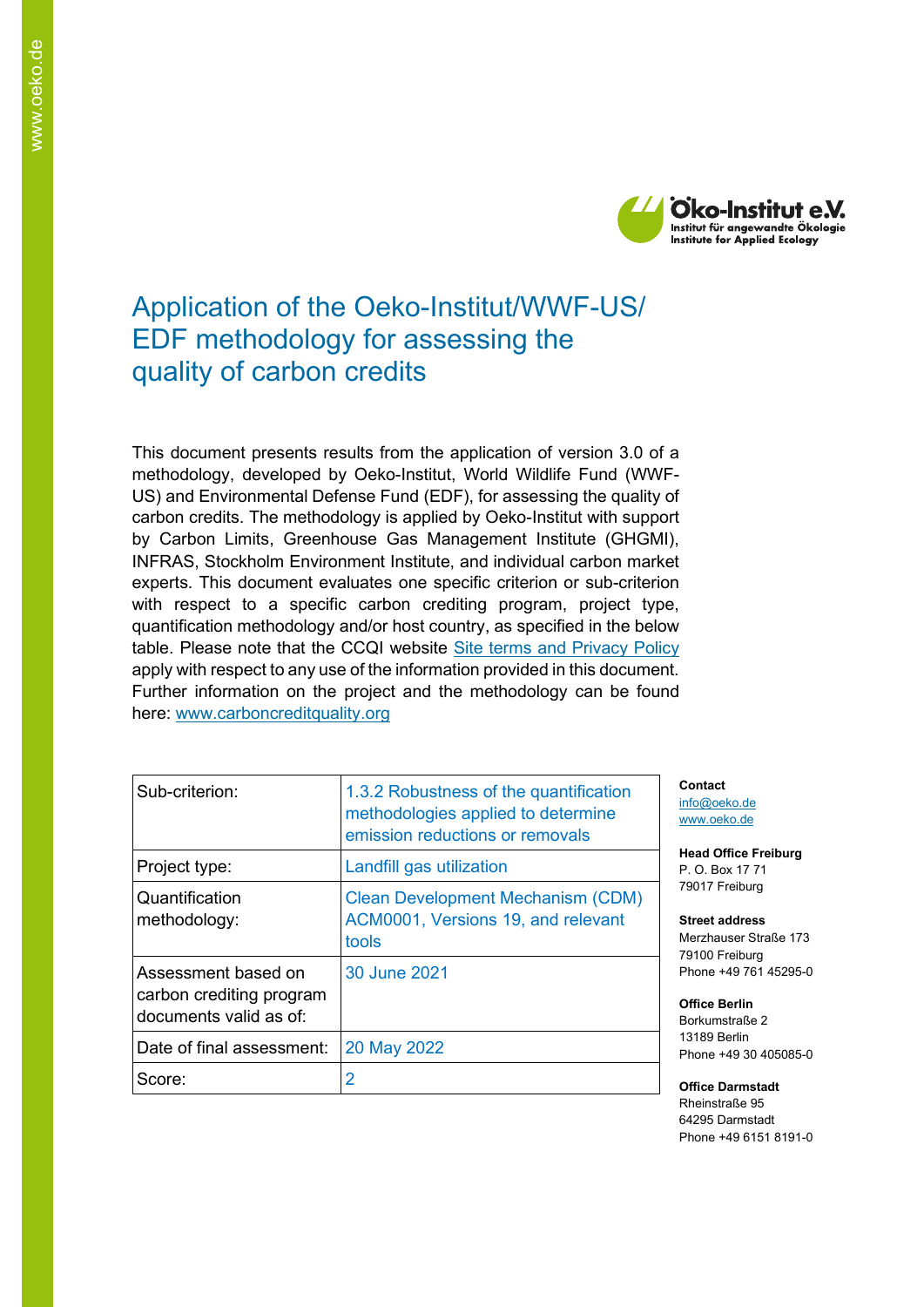# **Assessment**

# **Relevant scoring methodology provisions**

The methodology assesses the robustness of the quantification methodologies applied by the carbon crediting program to determine emission reductions or removals. The assessment of the quantification methodologies considers the degree of conservativeness in the light of the uncertainty of the emission reductions or removals. The assessment is based on the likelihood that the emission reductions or removals are under-estimated, estimated accurately, or over-estimated, as follows (see further details in the methodology):

| <b>Assessment outcome</b>                                                                                                                                                                                                                                                                                                                              | <b>Score</b>   |
|--------------------------------------------------------------------------------------------------------------------------------------------------------------------------------------------------------------------------------------------------------------------------------------------------------------------------------------------------------|----------------|
| It is very likely (i.e., a probability of more than 90%) that the emission reductions or<br>removals are underestimated, taking into account the uncertainty in quantifying the<br>emission reductions or removals                                                                                                                                     | 5              |
| It is likely (i.e., a probability of more than 66%) that the emission reductions or removals<br>are underestimated, taking into account the uncertainty in quantifying the emission<br>reductions or removals<br><b>OR</b>                                                                                                                             | 4              |
| The emission reductions or removals are likely to be estimated accurately (i.e., there is<br>about the same probability that they are underestimated or overestimated) and<br>uncertainty in the estimates of the emission reductions or removals is low (i.e., up to<br>$±10\%$ )                                                                     |                |
| The emission reductions or removals are likely to be estimated accurately (i.e., there is<br>about the same probability that they are underestimated or overestimated) but there is<br>medium to high uncertainty (i.e., $\pm$ 10-50%) in the estimates of the emission reductions or<br>removals<br><b>OR</b>                                         | 3              |
| It is likely (i.e., a probability of more than 66%) or very likely (i.e., a probability of more<br>than 90%) that the emission reductions or removals are overestimated, taking into<br>account the uncertainty in quantifying the emission reductions or removals, but the<br>degree of overestimation is likely to be low (i.e., up to $\pm 10\%$ )  |                |
| The emission reductions or removals are likely to be estimated accurately (i.e., there is<br>about the same probability that they are underestimated or overestimated) but there is<br>very high uncertainty (i.e., larger than ±50%) in the estimates of the emission reductions<br>or removals<br>0R                                                 | $\overline{2}$ |
| It is likely (i.e., a probability of more than 66%) or very likely (i.e., a probability of more<br>than 90%) that the emission reductions or removals are overestimated, taking into<br>account the uncertainty in quantifying the emission reductions or removals, and the<br>degree of overestimation is likely to be medium $(\pm 10-30\%)$         |                |
| It is likely (i.e., a probability of more than 66%) or very likely (i.e., a probability of more<br>than 90%) that the emission reductions or removals are overestimated, taking into<br>account the uncertainty in quantifying the emission reductions or removals, and the<br>degree of overestimation is likely to be large (i.e., larger than ±30%) | 1              |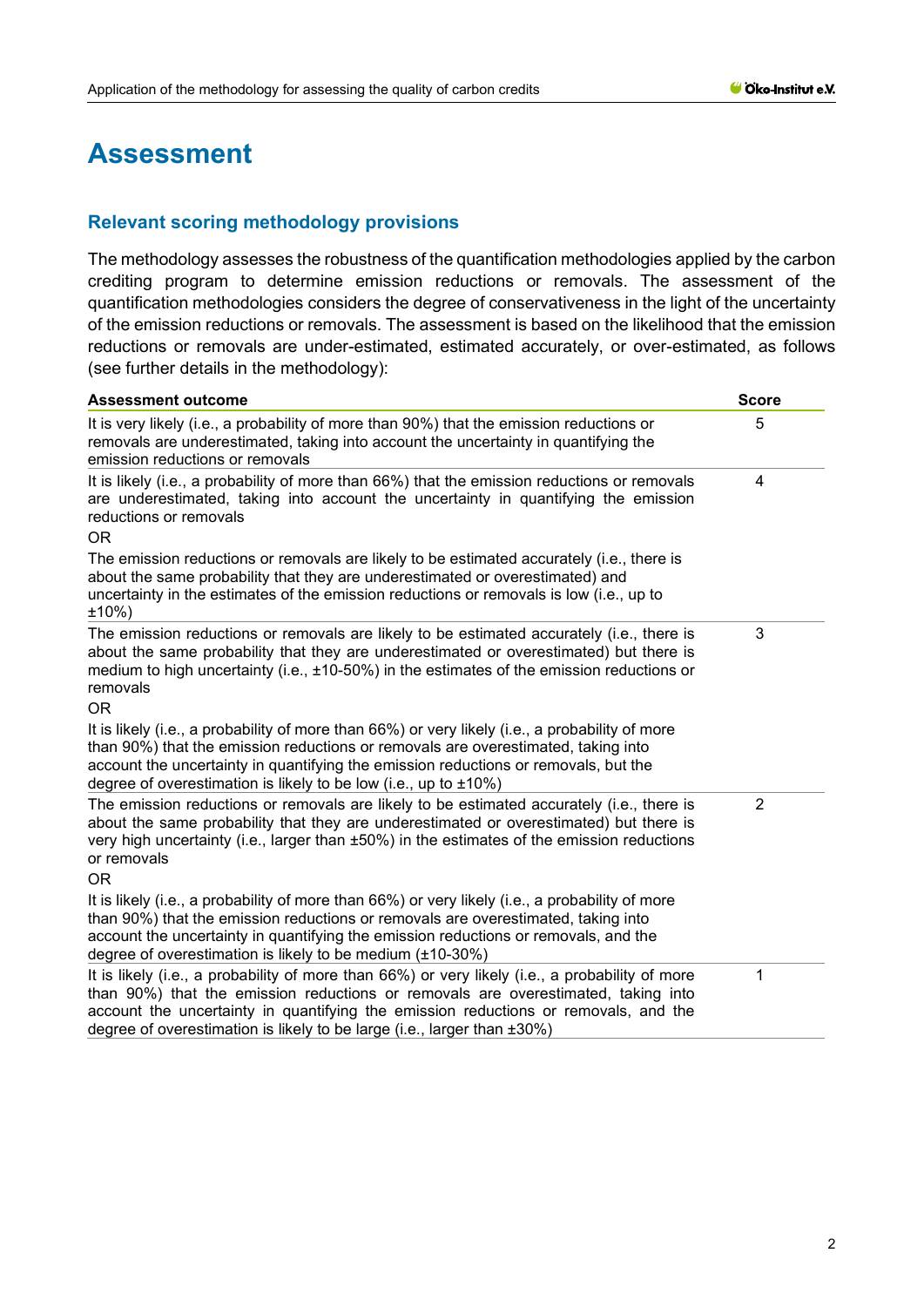# **Information sources considered**

None of the CDM TOOLs referred to in the methodology are evaluated.<sup>[1](#page-2-0)</sup>

Further literature:

- 1 Abushammala et al 2014: Methane Oxidation in Landfill Cover Soils: A Review. https://www.researchgate.net/publication/264153104 Methane Oxidation in Landfill Cover Soils A Review
- 2 Bo-Feng et al. 2014 "Estimation of Methane Emissions from Municipal Solid Waste Landfills in China Based on Point Emission Sources; Advances in Climate Change Research", Volume 5, Issue 2, 2014, Pages 81-91. [https://www.sciencedirect.com/science/article/pii/S1674927814500147#t0015](https://www.sciencedirect.com/science/article/pii/S1674927814500147%23t0015)
- 3 Cames et al, 2016 "How additional is the Clean Development Mechanism? Analysis of the application of current tools and proposed alternatives." [https://ec.europa.eu/clima/sites/clima/files/ets/docs/clean\\_dev\\_mechanism\\_en.pdf](https://ec.europa.eu/clima/sites/clima/files/ets/docs/clean_dev_mechanism_en.pdf)
- 4 IPCC 2001 "Good Practice Guidance and Uncertainty Management in National Greenhouse Gas Inventories", Chapter Waste. [https://www.ipcc.ch/site/assets/uploads/2018/03/5\\_Waste-1.pdf](https://www.ipcc.ch/site/assets/uploads/2018/03/5_Waste-1.pdf)
- 5 IPCC 2002 "Good Practice Guidance and Uncertainty Management in National Greenhouse Gas Inventories", Background paper, Chapter Waste. [https://www.ipcc-nggip.iges.or.jp/public/gp/bgp/5\\_1\\_CH4\\_Solid\\_Waste.pdf](https://www.ipcc-nggip.iges.or.jp/public/gp/bgp/5_1_CH4_Solid_Waste.pdf)
- 6 IPCC 2006 "Guidelines for National Greenhouse Gas Inventories (NIR).", Volume 5 [https://www.ipcc-nggip.iges.or.jp/public/2019rf/pdf/5\\_Volume5/19R\\_V5\\_3\\_Ch03\\_SWDS.pdf](https://www.ipcc-nggip.iges.or.jp/public/2019rf/pdf/5_Volume5/19R_V5_3_Ch03_SWDS.pdf)
- 7 Kühle-Weidemeier und Bogon, 2008 "Wirksamkeit von biologischen Methanoxidationsschichten auf Deponien." <http://www.wasteconsult.net/files/referenzen/Bimetox.pdf>

# **Assessment outcome**

The methodology is assigned a score of 2.

<span id="page-2-0"></span><sup>&</sup>lt;sup>1</sup> ACM0001 refers to a variety of tools. In general, a tool should be considered in this assessment, if the relevance of the tool to determine emission reductions in the methodology is material. In this case, the assessment of the methodology should include the impact of those tool(s).

There is no such tool in the case for ACM0001, as the tools referred to in ACM0001 have a relatively low impact on total emission reductions (e.g. TOOL05 "Baseline, project and/or leakage emissions from electricity consumption and monitoring of electricity generation").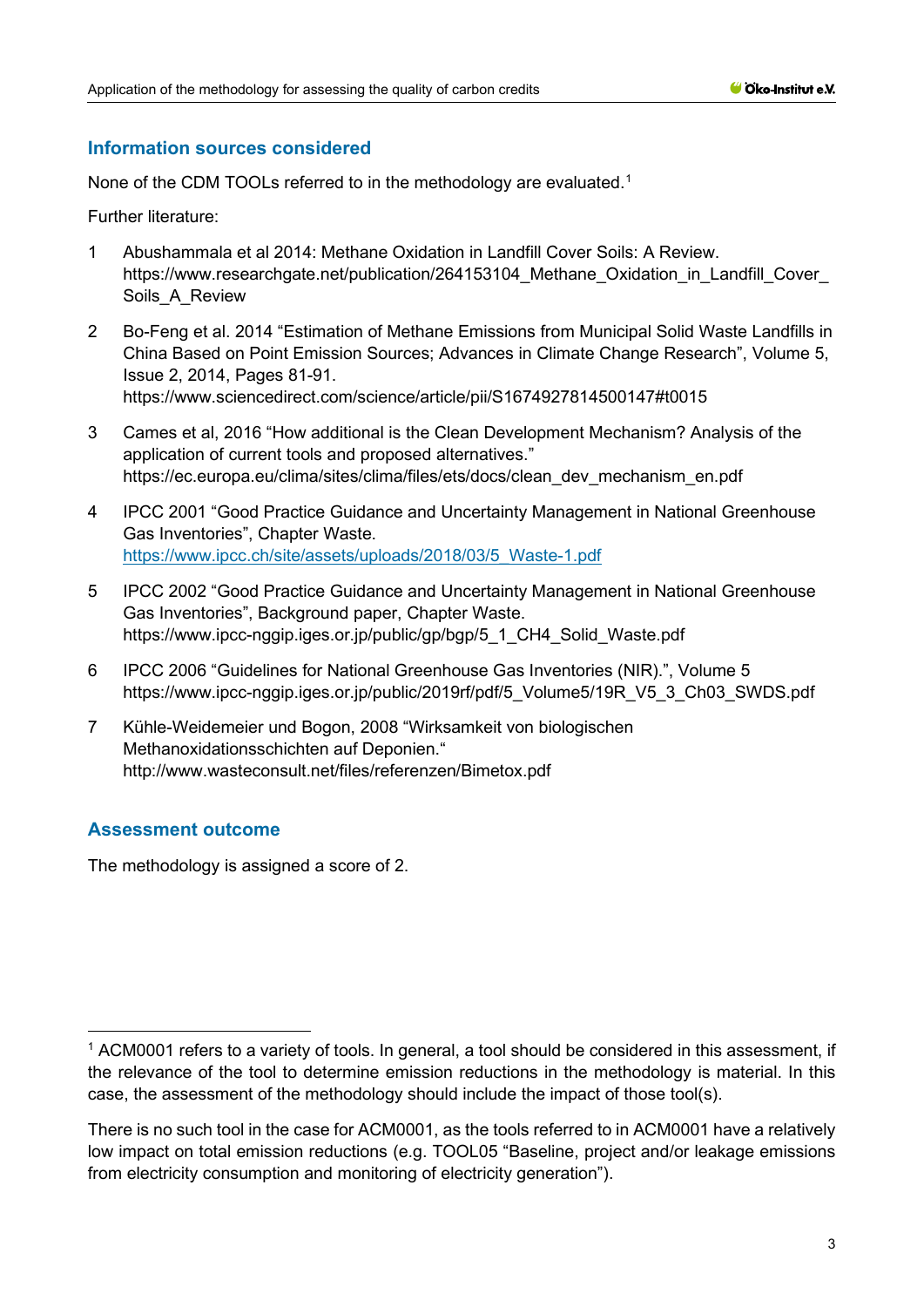# **Justification of assessment**

# **Project type**

This assessment refers to the project type "Landfill gas utilization" which is characterized as follows:

"Capture and utilization of gas from an existing and closed solid waste disposal site. The collected gas is mainly used for energy purposes, such as for electricity and/or heat generation. A smaller fraction of the gas may be flared (e.g. during maintenance of an on-site electricity generation plant)."

Solely flaring of landfill gas (LFG), without any utilization, is thus not part of this assessment even though it is allowed under ACM0001.

# **Focus of assessment**

The project boundary, project emissions and leakage are not a major source of uncertainty:

- Project boundary: the methodology requires clearly delimitating applicable solid waste disposal sites (SWDS), power plants, heat generating equipment etc. In addition, all relevant greenhouse gases of the baseline and project activity are included.
- Project emissions account for merely 0–1% of the ex-ante estimated emission reductions (according to various examined PDDs) and even if uncertainties on this part would be substantial, they would play an insignificant role overall.
- Leakage effects are not accounted for under this methodology, which we deem appropriate, as relevant "indirect" effects have been accounted for in the baseline or project emission calculation.

In the following, we thus focus the assessment on the determination of the baseline emissions. The overall score depends on the balance of elements with the potential for over- as well as underestimation of emission reductions. We focus on these elements, as well as elements that introduce uncertainty. The methodology contains further elements, which are not discussed however, as they introduce presumable little uncertainty (e.g. the baseline emissions associated with heat generation).

#### **Elements potentially overestimating emission reductions**

#### *OE1 Oxidation factor*

In the baseline, oxidation of methane in the top-soil layer of a SWDS occurs if the SWDS is not covered by a synthetic liner or if methane does not leave the SWDS through a pre-existing collection system. The corresponding "oxidation factor" (OX) is a key parameter to determine the baseline emissions (see Eq (2) in ACM0001):

$$
BE_{CH4} = ((1 - OX_{top\_layer}) \times F_{CH4,PI,y} - F_{CH,BL,y}) \times GWP_{CH4}
$$

ACM0001 uses a fixed value of 0.1 for the oxidation factor. For reference, it refers to the CDM TOOL04 "Emissions from solid waste disposal sites" which in turn states as source of data "an extensive review of published literature on this subject, including the IPCC 2006 Guidelines for National Greenhouse Gas Inventories". The other published literature is not further referenced. The relevant description in the 2006 IPCC Guidelines — which have not been updated since 2006 on that issue — is shown in the following: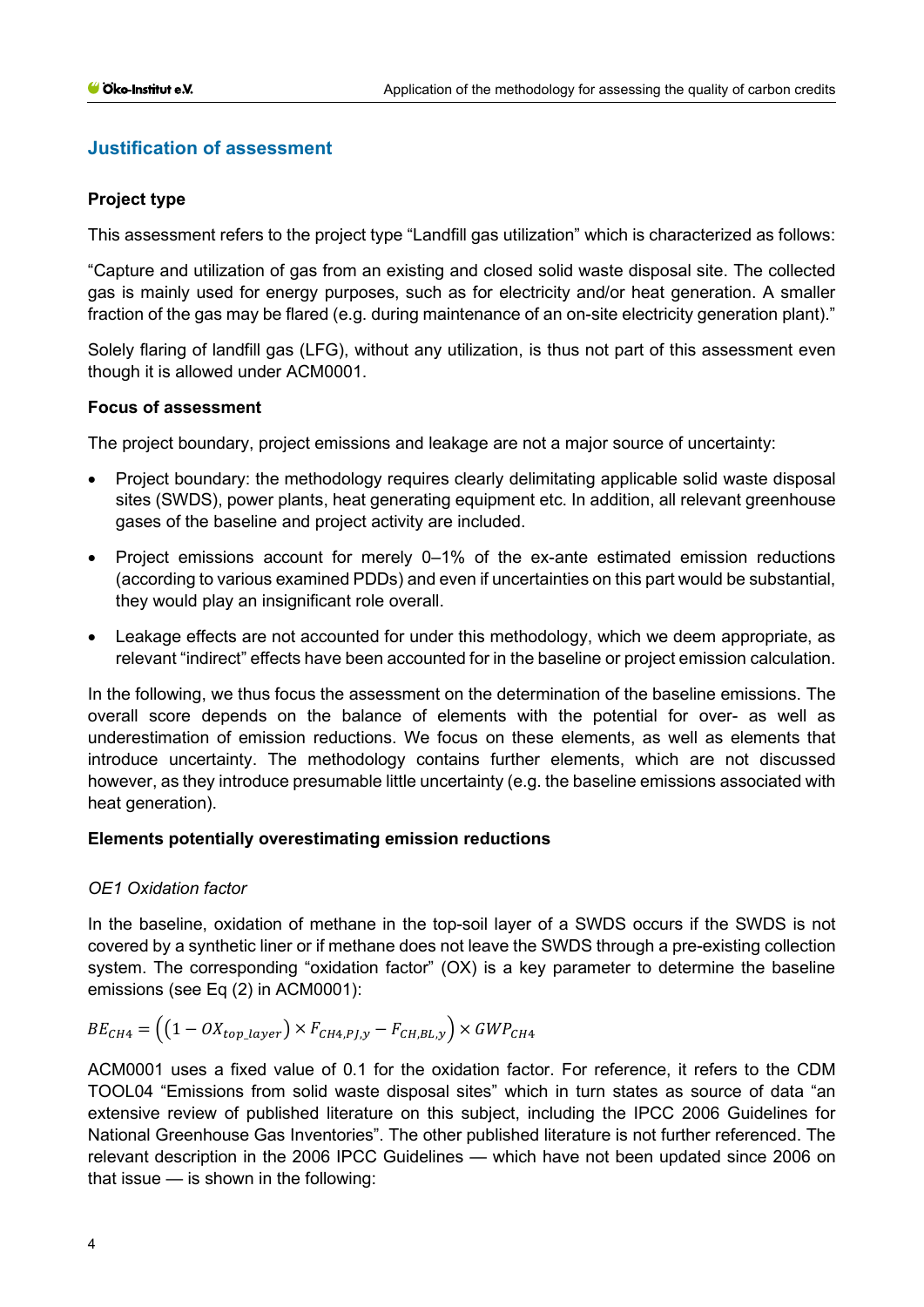#### **OXIDATION FACTOR (OX)**

The oxidation factor (OX) reflects the amount of CH<sub>4</sub> from SWDS that is oxidised in the soil or other material covering the waste.

CH<sub>4</sub> oxidation is by methanotrophic micro-organisms in cover soils and can range from negligible to 100 percent of internally produced CH<sub>4</sub>. The thickness, physical properties and moisture content of cover soils directly affect CH<sub>4</sub> oxidation (Bogner and Matthews, 2003).

Studies show that sanitary, well-managed SWDS tend to have higher oxidation rates than unmanaged dump sites. The oxidation factor at sites covered with thick and well-aerated material may differ significantly from sites with no cover or where large amounts of CH<sub>4</sub> can escape through cracks/fissures in the cover.

Field and laboratory CH<sub>4</sub> and CO<sub>2</sub> emission concentrations and flux measurements that determine CH<sub>4</sub> oxidation from uniform and homogeneous soil layers should not be used directly to determine the oxidation factor, since in reality, only a fraction of the CH<sub>4</sub> generated will diffuse through such a homogeneous layer. Another fraction will escape through cracks/fissures or via lateral diffusion without being oxidised. Therefore, unless the spatial extent of measurements is wide enough and cracks/fissures are explicitly included, results from field and laboratory studies may lead to over-estimation of oxidation in SWDS cover soils.

The default value for oxidation factor is zero. See Table 3.2. The use of the oxidation value of 0.1 is justified for covered, well-managed SWDS to estimate both diffusion through the cap and escape by cracks/fissures. The use of an oxidation value higher than 0.1, should be clearly documented, referenced, and supported by data relevant to national circumstances. It is important to remember that any CH<sub>4</sub> that is recovered must be subtracted from the amount generated before applying an oxidation factor.

| <b>TABLE 3.2</b><br><b>OXIDATION FACTOR (OX) FOR SWDS</b>                                          |                                                       |  |  |  |
|----------------------------------------------------------------------------------------------------|-------------------------------------------------------|--|--|--|
| <b>Type of Site</b>                                                                                | <b>Oxidation Factor (OX)</b><br><b>Default Values</b> |  |  |  |
| Managed <sup>1</sup> , unmanaged and uncategorised SWDS                                            | O                                                     |  |  |  |
| Managed covered with $CH_4$ oxidising material $^2$                                                | 0.1                                                   |  |  |  |
| <sup>1</sup> Managed but not covered with aerated material<br><sup>2</sup> Examples: soil, compost |                                                       |  |  |  |

#### Source: IPCC 2006, page 14 (Source 6)

The 2001 IPCC Good Practice Guidance already recommend the same values (Source 4). Furthermore, an IPCC background paper on the waste sector states the following: "At the IPCC workshop in Washington in 1995 and at an international seminar in Chicago in 1997 there was an agreement of using 10 percent as a standard value, which later on has been subsequently implemented in several national inventories. More recent studies on oxidation have not changed the basis for this value substantially, and it is proposed to introduce this as a default value in the IPCC Guidelines. The possibility to have a variable range depending on the temperature/climate may be discussed." (Source 5, page 429).

This default value for the oxidation factor has thus been chosen about 25 years ago based on sparse data for the purpose of national inventories and has not been changed ever since. The actual value depends on landfill management, type of the landfill, soil texture, soil thickness, soil organic content, soil moisture content, methane concentration or the prevailing climate among other things (see also Sources 3, 5 and 9). To calibrate a FOD model for Chinese landfills, Bo-Feng et al. 2014 (Source 2) used oxidation factors between 0 and 0.3, depending on the landfill type and location.

While the IPCC has chosen a value of 0.1 (for covered SWDS) or 0 (for uncovered SWDS) for the oxidation factor, these values are not necessarily a conservative choice in the context of crediting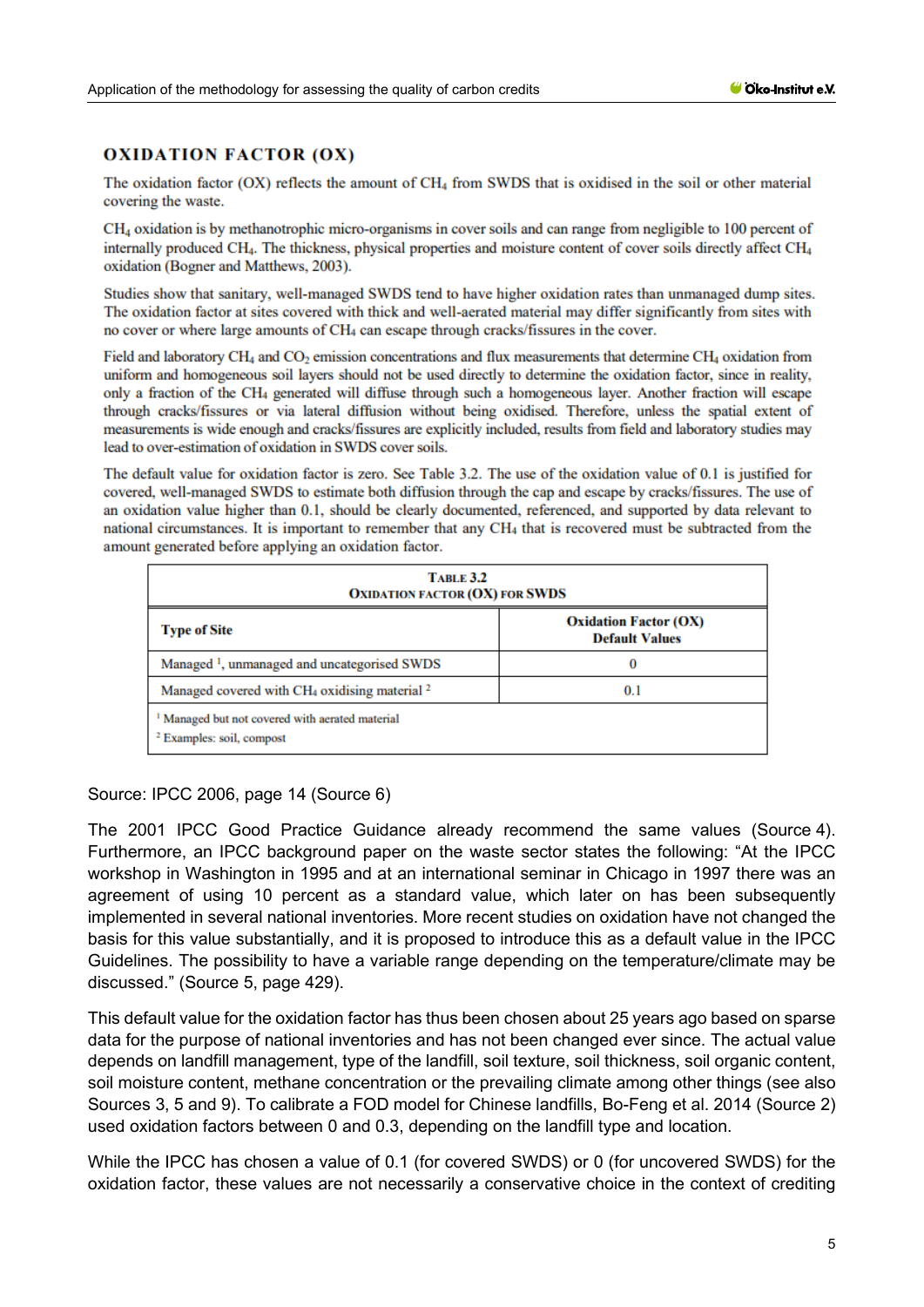mechanisms, as a lower oxidation factor increases the baseline emissions. Given the high uncertainties, a value of 0.1 is thus unlikely to be a conservative choice if top-soil oxidation is relevant in the baseline. Correspondingly, this choice of the oxidation factor is an element that may overestimate emission reductions.

# *OE2 Perverse incentives*

Landfill gas projects can potentially generate two types of perverse incentives, which may lead to an overestimation of baseline emissions:

- a. A project owner may change the management in landfills to generate more methane (e.g., increasing the hight of a landfill or injecting water/ leachate into a landfill which both creates increasingly anaerobic conditions and thus more methane). For that reason, the methodology has an applicability criterion that excludes projects in which the management is changed in order to increase methane generation<sup>[2](#page-5-0)</sup> and there is a monitoring parameter "Management of SWDS". Verifying this requirement may be difficult in practice. Therefore, we estimate that this may cause overestimation of emissions reduction (at a low degree, but with high variance among projects).
- b. In order to increase the potential for issuing carbon credits, carbon revenues' beneficiaries may influence policy makers and private actors (i) to engage less in recycling (or other ways of preventing waste generation), (ii) to engage less in compositing of organic material or (iii) even to prevent waste incineration. Also, there may be less access of waste pickers to managed SWDS and thus less recycling of materials. Policy related perverse incentives can hardly be accounted for in a methodology such as ACM0001. It is thus likely that a substantial overestimation occurs in case this perverse incentive is relevant (especially if the installation of a waste incineration plant would be prevented). It is unclear how many projects are affected by this type of perverse incentive, as it is unknown to what extent the carbon revenues' beneficiaries can influence the recycling sector and the policy process. It depends on how prone the policy system is to be influenced by particular interests.

#### **Elements potentially underestimating emission reductions**

In ACM0001 the following relevant elements have a potential for underestimating emission reductions:

- UE1: The installation of an LFG capture system under the project activity may result in the suction of additional air into the SWDS. In some cases, such as with a high suction pressure, the air may decrease the amount of methane that is generated under the project activity. As a conservative assumption, this oxidation is neglected in calculating emission reductions in ACM0001.
- UE2: Several baseline emissions of greenhouse gases from various sources are excluded from the project boundary (e.g., N<sub>2</sub>O emissions from the SWDS or upstream emissions associated

<span id="page-5-0"></span><sup>2</sup> The methodology is not applicable "ff the management of the SWDS in the project activity is deliberately changed during the crediting in order to increase methane generation compared to the situation prior to the implementation of the project activity."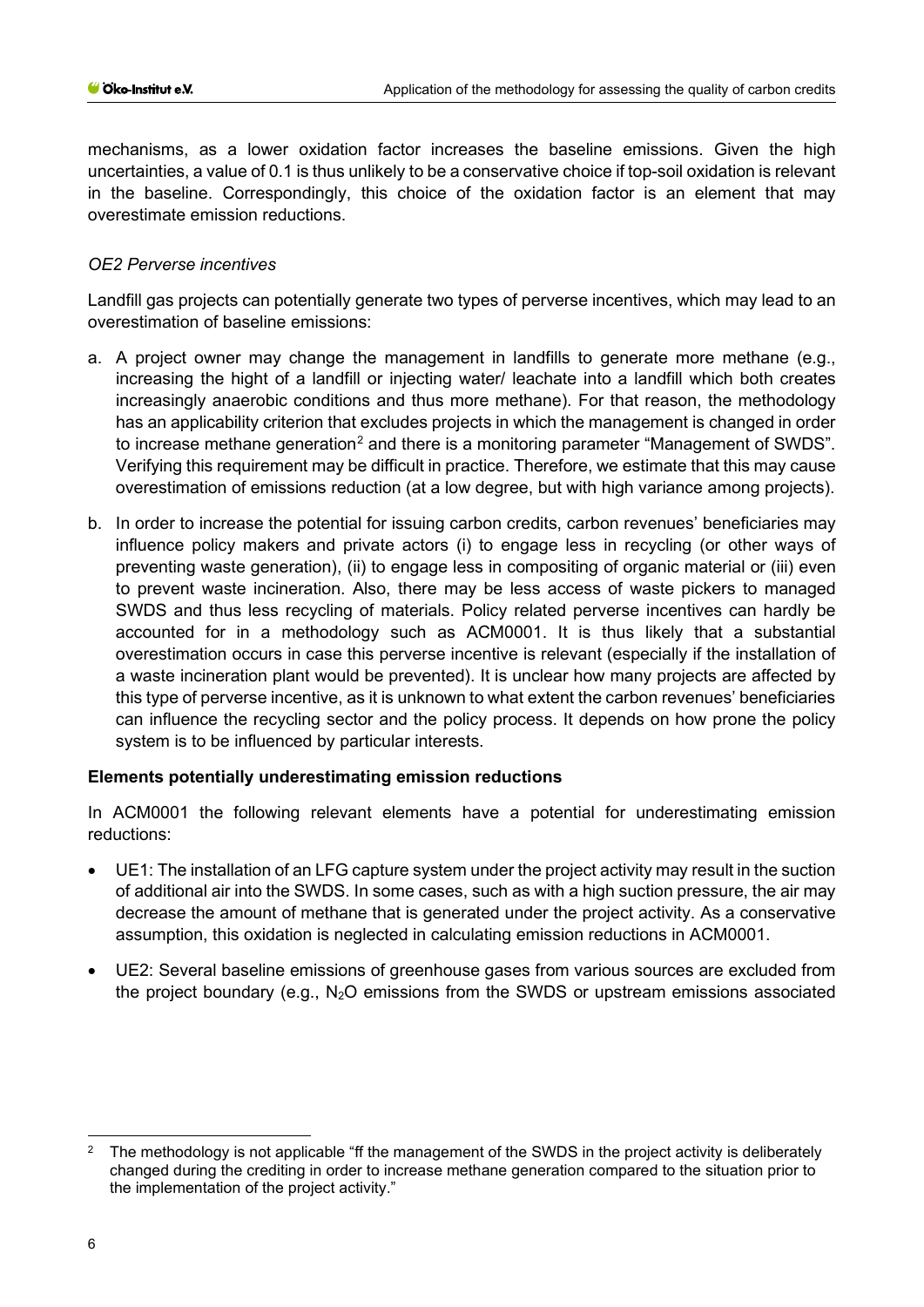with fossil fuel use for electricity generation). This is in each case conservative, yet we estimate the effect to be relatively small. $3$ 

#### **Elements with uncertain impact**

Finally, the following describes elements, which introduce uncertainty but where the direction of the impact is unclear.

#### *U1 Methane captured and destroyed in the baseline*

In the baseline, methane could be captured and destroyed (by flaring) because

- of requirements (e.g. regulatory or contractual requirements or to address safety and odour concerns) or
- an LFG capture and destruction system is already in place.

For that reason, ACM0001 lists four cases which are summarized in the following Table 1. The table also provides an overview of the methodology's respective specifications on how to determine emission reductions in these cases.

<span id="page-6-0"></span><sup>&</sup>lt;sup>3</sup> Upstream emissions may be in the order of 10-15%. For this assessment, however, it has been agreed not to analyse the CDM tools which are relevant in this context. In a refinement of this assessment, those TOOLs could be considered in more detail.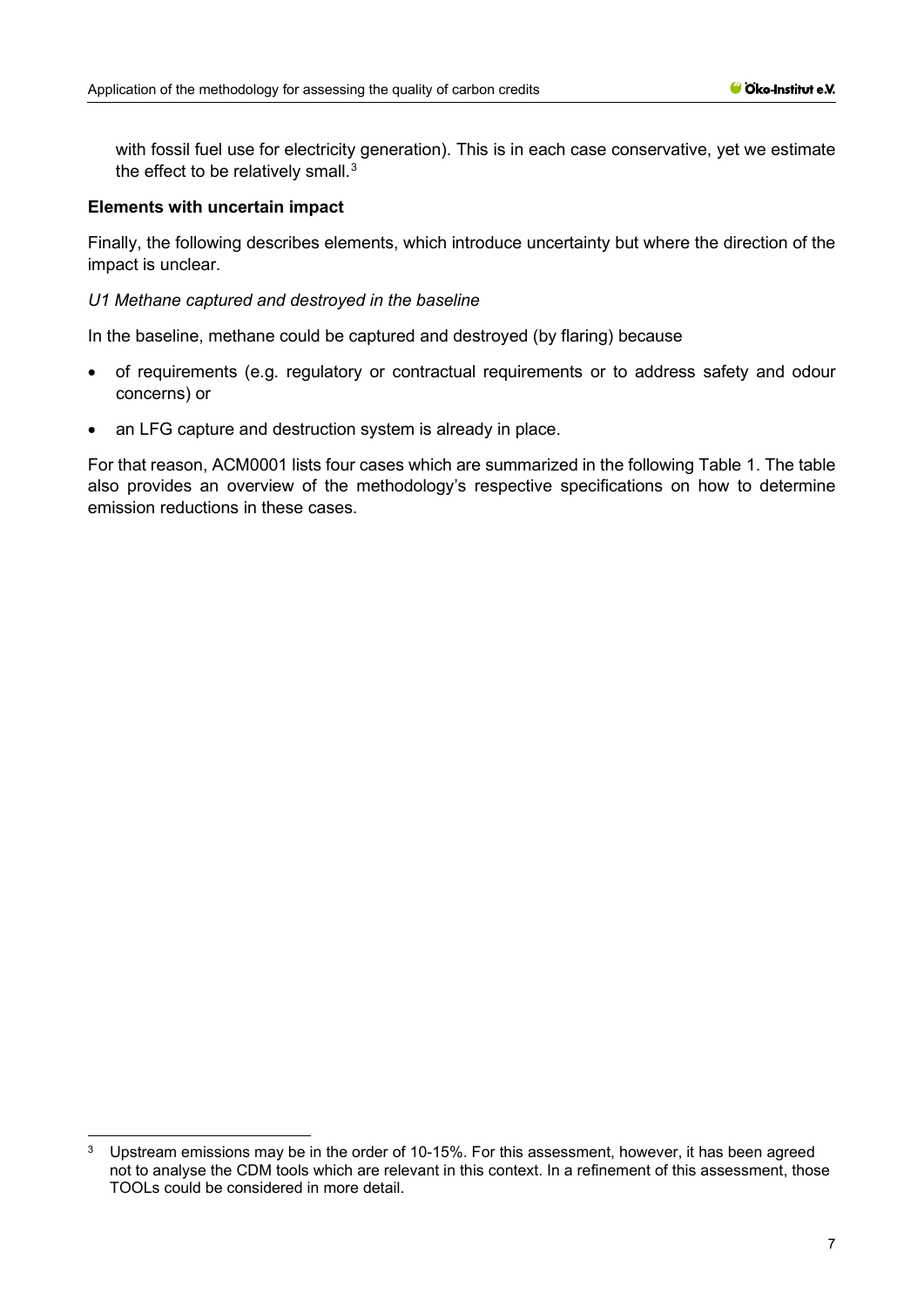| <b>Table 1</b>                                              | Cases for determining methane captured and destroyed in the baseline |                                                             |                                                                                                                                                                                                                                                                                                                                                            |  |  |
|-------------------------------------------------------------|----------------------------------------------------------------------|-------------------------------------------------------------|------------------------------------------------------------------------------------------------------------------------------------------------------------------------------------------------------------------------------------------------------------------------------------------------------------------------------------------------------------|--|--|
| <b>Situation at the</b><br>start of the<br>project activity | Requirement<br>to destroy<br>methane                                 | <b>Existing LFG</b><br>capture and<br>destruction<br>system | Specification to determine amount of<br>methane in the LFG which is flared in the<br>baseline $F_{CH4, BL, y}$                                                                                                                                                                                                                                             |  |  |
| Case 1                                                      | No.                                                                  | No                                                          | $= 0$                                                                                                                                                                                                                                                                                                                                                      |  |  |
| Case 2                                                      | Yes                                                                  | No.                                                         | Depends on requirement<br>a) = absolute amount required or<br>b) = percentage required x captured methane <sup>4</sup><br>$c$ ) = 0, if installing a capture system is required<br>but flaring is not (i.e. no specified amount or<br>$percentage)^5$<br>$d$ ) = 0.2 x captured methane, if flaring is required<br>without any specified amount/percentage |  |  |
| Case 3                                                      | No                                                                   | Yes                                                         | a) = amount flared, if baseline-methane can be<br>measured separately<br>b) = fraction destroyed last year x methane flared<br>and/or used in project activity, if no explicit<br>monitoring is possible<br>c) 0.2 x methane flared and/or used in project<br>activity, if no explicit monitoring possible and no<br>historic data available <sup>6</sup>  |  |  |
| Case 4                                                      | Yes                                                                  | Yes                                                         | = Maximum from Case 2 and Case 3                                                                                                                                                                                                                                                                                                                           |  |  |

These four cases and their subcases provide in principle a reasonable framework for the analysis. However, several aspects indicate that this assessment may not lead to a conservative assessment and that the amount of LFG in the baseline may be underestimated:

- The determination and validation of the correct case and subcase may be difficult in many circumstances. Consequently, case 1, or cases 2 and 3 with the fallback factor of 0.2, may be used too often.
- It is unclear whether the fallback factor of 0.2 is appropriate. The respective footnote 4 in ACM0001 does not provide any sources to justify these assumptions. [7](#page-7-3) In particular it is not clear what the basis is for the assumption that in the existing system much less methane is collected than under the project activity.
- The fallback factor applies for both Case 2 and Case 3 and as a consequence also in Case 4. As Cases 2 and 3 are different situations, it seems inappropriate to use the same factor for Case 4. In addition, for Case 2 it seems at first glance not conservative to assume that regulation

<span id="page-7-0"></span><sup>4</sup> There are two options to determine captured methane: Option 1: captured methane = measured directly; Option 2: captured methane = determined as methane flared and/or used in project activity

<span id="page-7-1"></span><sup>&</sup>lt;sup>5</sup> This subcase hardly fits into case 2. Nevertheless, the assigned value is reasonable.

<span id="page-7-2"></span><sup>&</sup>lt;sup>6</sup> E.g. in case of passive flares for odor control or intermittent usage.<br><sup>7</sup> Epotpote 4 reads: "This default value of 20 per cent is based on as

<span id="page-7-3"></span>Footnote 4 reads: "This default value of 20 per cent is based on assuming a situation in which: the efficiency of the LFG capture system in the project is 50 per cent; the efficiency of the LFG capture system in the baseline is 20 per cent; and, the amount captured in the baseline is flared using an open flare with a destruction efficiency of 50 per cent (consistent with the default value provided in the tool "Project emissions from flaring"). Project participants may propose and justify an alternative default value as a request for revision to this methodology."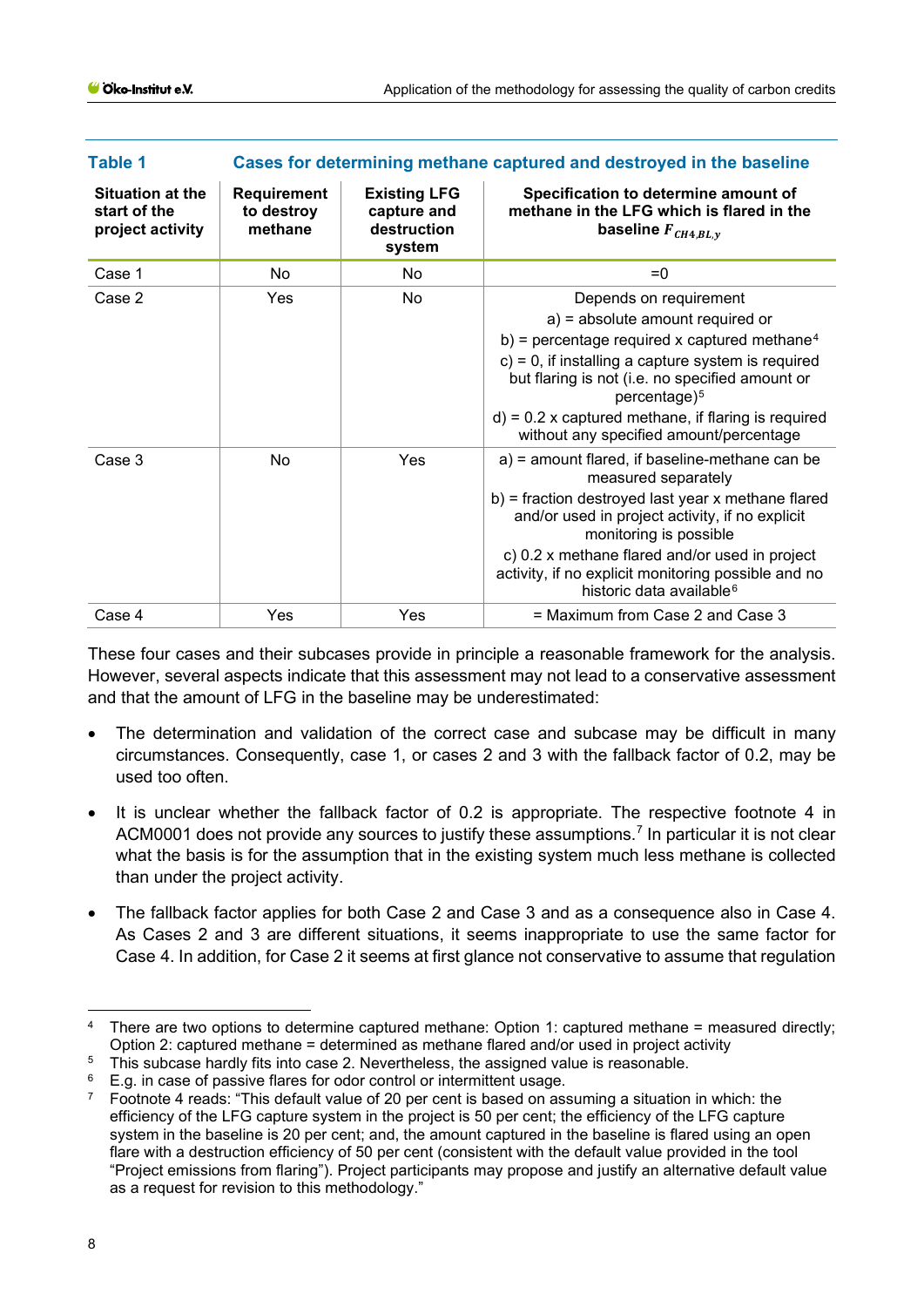would require to destroy merely 20% of the methane (even though there is no existing LFG capture and destruction system).

• The uncertainty regarding the oxidation factor  $OX_{top\ layer} = 0.1$  (see above) is of less relevance if there is a LFG capture and destruction system in the baseline (Cases 2-4), as in this case less methane leaves the SWDS through the top soil layer.

The impact of the following aspects has not been analysed any further:

- An analysis whether the fallback factor of 0.2 is conservative would require in-depth research of regulatory frameworks in several jurisdictions;
- It is unclear, how often cases and subcases are chosen incorrectly;
- It is unclear how often the critical cases 2,3,4 and therein especially the fallback factor of 0.2 are chosen.

It is thus not possible to assess the impact of this element on under-estimation or over-estimation, respectively. Yet, clearly this is a potential source for introducing uncertainty.

# **Summary and conclusion**

[Table](#page-9-0) 2 summarizes the assessment. For each of the previously discussed elements it estimates the potential impact on emission reduction quantification.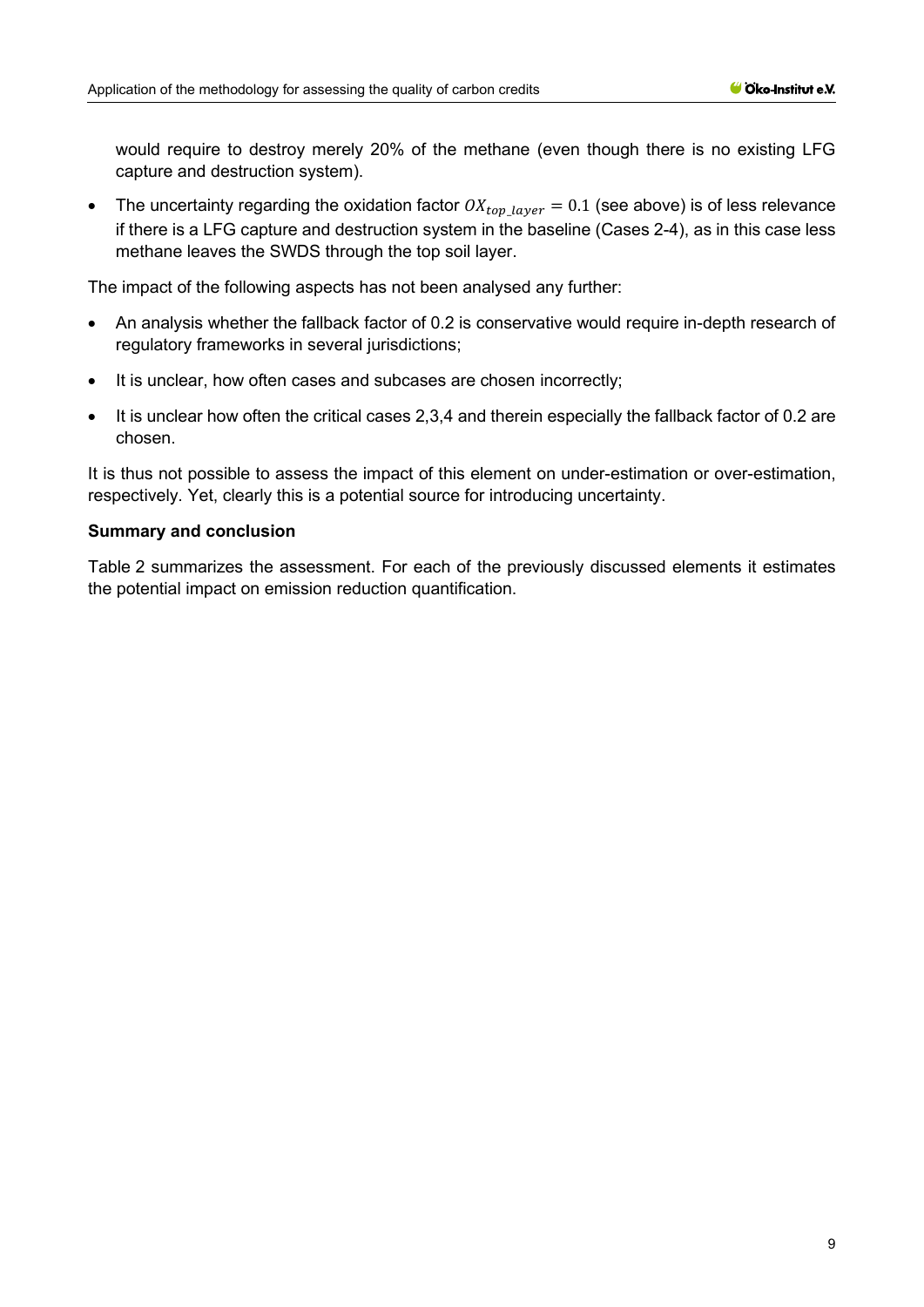<span id="page-9-0"></span>

| Table 2<br><b>Relevant elements of assessment and qualitative ratings</b>        |                                                                         |                                                                                             |                                                                                  |  |  |  |  |  |
|----------------------------------------------------------------------------------|-------------------------------------------------------------------------|---------------------------------------------------------------------------------------------|----------------------------------------------------------------------------------|--|--|--|--|--|
| <b>Element</b>                                                                   | <b>Fraction of projects</b><br>affected by this<br>element <sup>8</sup> | Average degree of<br>under- or<br>overestimation where<br>element materializes <sup>9</sup> | <b>Variability among</b><br>projects where element<br>materializes <sup>10</sup> |  |  |  |  |  |
| Elements likely to contribute to overestimating emission reductions or removals  |                                                                         |                                                                                             |                                                                                  |  |  |  |  |  |
| <b>OE1</b> Oxidation factor                                                      | High                                                                    | Medium                                                                                      | High                                                                             |  |  |  |  |  |
| OE2a Perverse incentives:<br>management                                          | Unknown                                                                 | Medium                                                                                      | Medium                                                                           |  |  |  |  |  |
| OE2b Perverse incentives:<br>overall policy/action related<br>to waste           | Unknown                                                                 | Medium to High                                                                              | High                                                                             |  |  |  |  |  |
| Elements likely to contribute to underestimating emission reductions or removals |                                                                         |                                                                                             |                                                                                  |  |  |  |  |  |
| UE1 Methane oxidation in<br>the project through LFG<br>capture system            | Medium                                                                  | Low                                                                                         | Medium                                                                           |  |  |  |  |  |
| UE2 Exclusion of GHG<br>from the project boundary<br>in the baseline             | All                                                                     | Low                                                                                         | Low                                                                              |  |  |  |  |  |
| <b>Elements with unknown impact</b>                                              |                                                                         |                                                                                             |                                                                                  |  |  |  |  |  |
| U1 Methane captured and<br>destroyed in the baseline                             | Unknown                                                                 | Unknown                                                                                     | Unknown                                                                          |  |  |  |  |  |
|                                                                                  |                                                                         |                                                                                             |                                                                                  |  |  |  |  |  |

There are several elements leading to an overestimation of emission reductions as well as those leading to an underestimation. The former elements have a higher overall impact, essentially due to the non-conservative choice of the oxidation factor and the significant impact of potential perverse incentives. It is thus likely that the emission reductions across all projects are overestimated. The degree of overestimation depends above all on the inaccuracy introduced be the oxidation factor

<span id="page-9-1"></span><sup>8</sup> This parameter refers to the likely fraction of individual projects (applying the same methodology) that are affected by this element, considering the potential portfolio of projects. "Low" indicates that the element is estimated to be relevant for less than one third of the projects, "Medium" for one to two thirds of the projects, "High" for more than two third of the projects, and "All" for all of the projects. "Unknown" indicates that no information on the likely fraction of projects affected is available.

<span id="page-9-2"></span>This parameter refers to the likely average degree / magnitude to which the element contributes to an over- or underestimation of the total emission reductions or removals for those projects for which this element materializes (i.e., the assessment shall not refer to average over- or underestimation resulting from all projects). "Low" indicates an estimated deviation of the calculated emission reductions or removals by less than 10% from the actual (unknown) emission reductions or removals, "Medium" refers to an estimated deviation of 10 to 30%, and high refers to an estimated deviation larger than 30%. "Unknown" indicates that it is likely that the element contributes to an over- or underestimation (e. g. overestimation of emission reductions in case of an omitted project emission source) but that no information is available on the degree / magnitude of over- or underestimation. Where relevant information is available, the degree of over- or underestimation resulting from the element may be expressed through a percentage range.

<span id="page-9-3"></span> $10$  This refers to the variability with respect to the element among those projects for which the element materializes. "Low" means that the variability of the relevant element among the projects is at most ±10% based on a 95% confidence interval. For example, an emission factor may be estimated to vary between values from 18 and 22 among projects, with 20 being the mean value. "Medium" refers to a variability of at most ±30%, and "High" of more than ±30%.